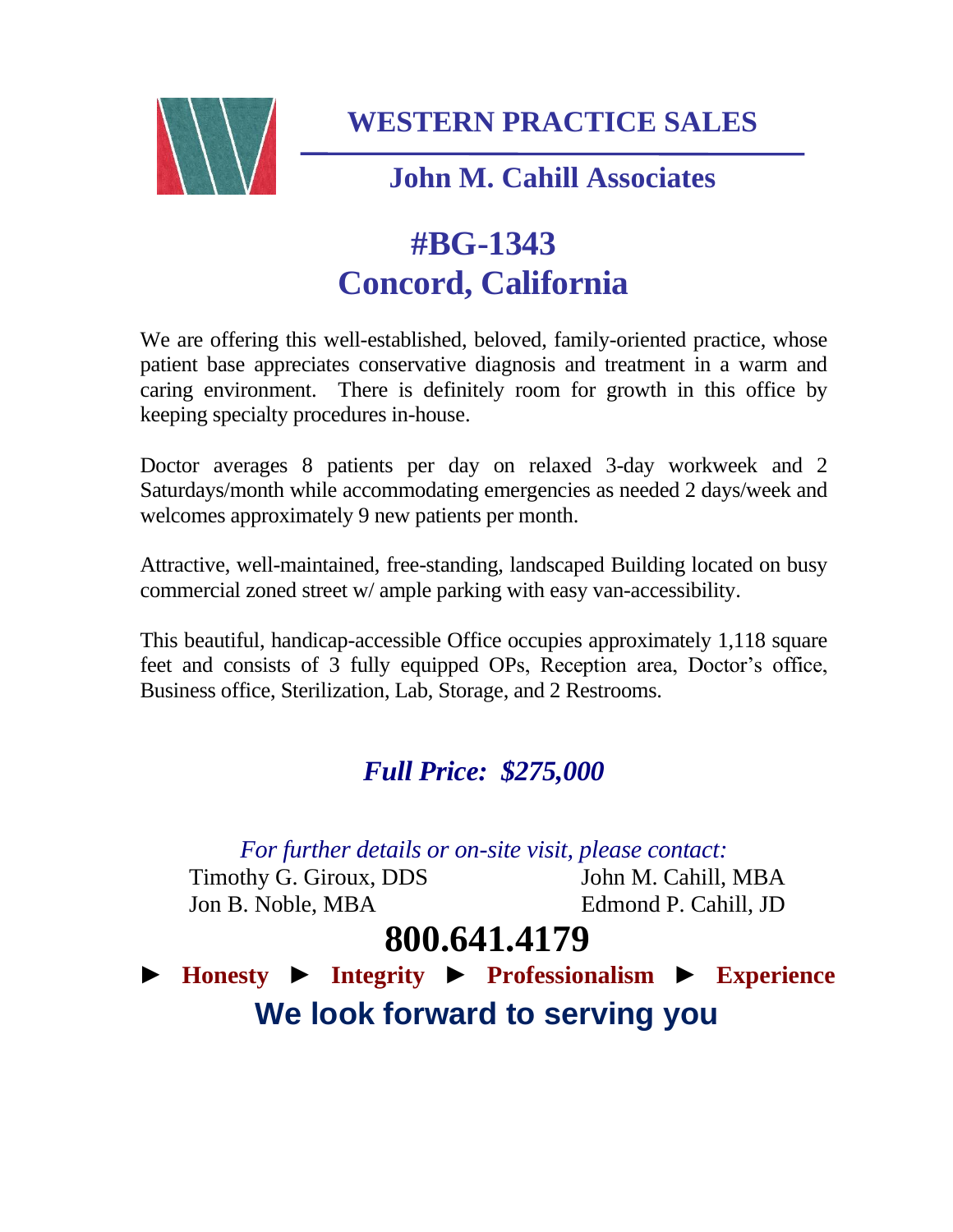#### **# BG-1343 WESTERN PRACTICE SALES / JOHN CAHILL ASSOCIATES \$275,000**

|                                                                                                                                                                                                                                            | PRACTICE INFORMATION SHEET |                          |                                     |                  |                        |                      |                           |
|--------------------------------------------------------------------------------------------------------------------------------------------------------------------------------------------------------------------------------------------|----------------------------|--------------------------|-------------------------------------|------------------|------------------------|----------------------|---------------------------|
| <b>OFFICE OPERATION INFORMATION</b>                                                                                                                                                                                                        |                            |                          |                                     |                  |                        |                      |                           |
|                                                                                                                                                                                                                                            | <b>SUN</b>                 | <b>MON</b>               | <b>TUE</b>                          | <b>WED</b>       | <b>THUR</b>            | <b>FRI</b>           | <b>SAT</b>                |
| <b>Office Hours</b>                                                                                                                                                                                                                        |                            | $12 - 3$                 | $8:30 - 5:30$                       | $8:30-6$         | $9 - 5$                | $8 - 5$              | $7-1$ <sup>2x/month</sup> |
| Doctor's Hours                                                                                                                                                                                                                             |                            | Emergency only           | $8:30 - 5:30$                       | $8:30 - 6$       | Emergency only         | $8 - 5$              | $7-1$ <sup>2x/month</sup> |
| Type of Practice:<br><b>General</b><br>Reason for Selling:<br><b>Retirement</b>                                                                                                                                                            |                            |                          |                                     |                  |                        |                      |                           |
| Years established:<br>$\sim$ 18 yrs<br>Days worked in 2019:<br>$\sim$ 205+ days                                                                                                                                                            |                            |                          |                                     |                  |                        |                      |                           |
| *Office closed due to Covid from March 17 - May 26, 2020<br>Days worked in 2020<br>$\sim$ 155+ days                                                                                                                                        |                            |                          |                                     |                  |                        |                      |                           |
| <b>OFFICE SPACE &amp; LEASE INFORMATION</b>                                                                                                                                                                                                |                            |                          |                                     |                  |                        |                      |                           |
| Is the building/suite owned?<br>Yes<br>Is building available for purchase?<br><b>Possibly</b>                                                                                                                                              |                            |                          |                                     |                  |                        |                      |                           |
| Is the space leased?                                                                                                                                                                                                                       | N/A                        |                          | Is lease renewable?                 | N/A              | Is lease assignable?   |                      | N/A                       |
| Term of Lease:<br><b>Seller owns Building</b><br>Expiration date:                                                                                                                                                                          |                            |                          |                                     |                  |                        |                      |                           |
| \$4,500.00/month<br>Common area, maintenance fees /taxes included?<br>Rent per month<br>Yes                                                                                                                                                |                            |                          |                                     |                  |                        |                      |                           |
| If not included, current amount paid?<br>Are utilities included?<br>N <sub>0</sub>                                                                                                                                                         |                            |                          |                                     |                  |                        |                      |                           |
| Is the rent considered above, below or at fair market value?<br><b>Fair Market</b>                                                                                                                                                         |                            |                          |                                     |                  |                        |                      |                           |
| Type of Building:                                                                                                                                                                                                                          | Condo                      |                          | $\mathbf X$<br><b>Free-standing</b> | Professional     |                        | <b>Retail Center</b> |                           |
| Office Square footage: $\sim$ 1,118 sf                                                                                                                                                                                                     |                            |                          | Carpet?                             | No, Laminate     | Air conditioning?      |                      | Yes                       |
| Number of fully equipped OPs: 3<br>Plumbed for additional OPs?<br>N <sub>0</sub>                                                                                                                                                           |                            |                          |                                     |                  |                        |                      |                           |
| Reception area: Yes                                                                                                                                                                                                                        |                            | No<br>Dark room:         |                                     | Doctor's office: | Yes<br>Lab:            |                      | Yes                       |
| Business office: Yes                                                                                                                                                                                                                       |                            | Restrooms:               | Yes, 2                              | Sterilization:   | Yes                    | Storage:             | Yes                       |
| Digital X-ray: Yes                                                                                                                                                                                                                         | Cerec:                     | N <sub>0</sub><br>Laser: | No                                  |                  | Intra-oral Camera: Yes | 3D Imager:           | N <sub>0</sub>            |
| Attractive, well-maintained, free-standing Building located on<br>Description of office building, Location and<br>busy commercial zoned street w/ ample parking and easy<br>attributes of practice (a brief description):<br>accessibility |                            |                          |                                     |                  |                        |                      |                           |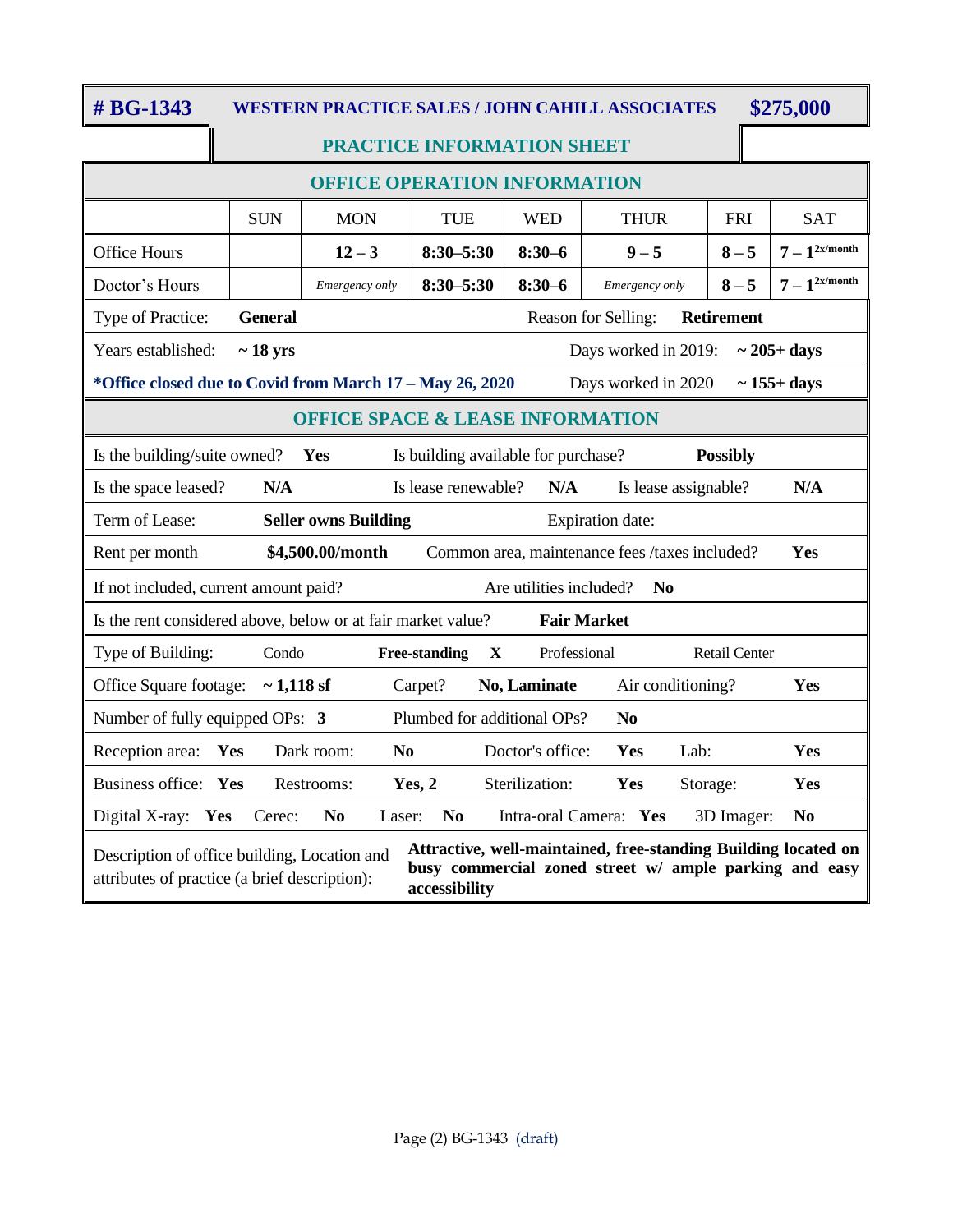| <b>PATIENT DEMOGRAPHICS</b>                                                                                                                                                                                                                                                                                                                                                                                                                                                                                                                                                                                                   |                |            |                       |           |              |                  |                                             |   |
|-------------------------------------------------------------------------------------------------------------------------------------------------------------------------------------------------------------------------------------------------------------------------------------------------------------------------------------------------------------------------------------------------------------------------------------------------------------------------------------------------------------------------------------------------------------------------------------------------------------------------------|----------------|------------|-----------------------|-----------|--------------|------------------|---------------------------------------------|---|
| Breakdown of Service/Procedures as a percentage of Collections:                                                                                                                                                                                                                                                                                                                                                                                                                                                                                                                                                               |                |            |                       |           |              |                  |                                             |   |
| Preventative/Hygiene                                                                                                                                                                                                                                                                                                                                                                                                                                                                                                                                                                                                          | <b>13</b>      | Diagnostic |                       | 14        | Adjunctive   | $\overline{2}$   | Dentures                                    | 4 |
| General Operative                                                                                                                                                                                                                                                                                                                                                                                                                                                                                                                                                                                                             | 17             | Endo       | $\mathbf{1}$          |           | Ortho/TMJ    | $\boldsymbol{2}$ | Perio                                       | 6 |
| <b>Oral Surgery</b>                                                                                                                                                                                                                                                                                                                                                                                                                                                                                                                                                                                                           | 3 <sup>1</sup> | Cosmetic   |                       |           | Crown/Bridge | 37               | <b>Implant Surgery</b>                      |   |
| What services/procedures are referred out? (i.e. Oral Surgery, Endo, Perio, Ortho, Pedo)                                                                                                                                                                                                                                                                                                                                                                                                                                                                                                                                      |                |            |                       |           |              |                  |                                             |   |
| Refer Complex Endo: molars RCT and Retreats, Complex Oral Surgery, Implant Placements, Perio                                                                                                                                                                                                                                                                                                                                                                                                                                                                                                                                  |                |            |                       |           |              |                  |                                             |   |
| Type of patients as a percentage of Collections:                                                                                                                                                                                                                                                                                                                                                                                                                                                                                                                                                                              |                |            |                       |           |              |                  |                                             |   |
| Private Pay 30 Insurance/PPO 70 Denti-Cal 0 Capitation (HMO) 0 Other                                                                                                                                                                                                                                                                                                                                                                                                                                                                                                                                                          |                |            |                       |           |              |                  |                                             |   |
| Are you a <b>Delta Provider</b> ? Premier Only <b>Premier + PPO</b> $Y$                                                                                                                                                                                                                                                                                                                                                                                                                                                                                                                                                       |                |            |                       |           |              |                  |                                             |   |
| *Delta Premier: Dentists enrolling for the first time in the Premier Network are also being required to enroll in the PPO<br>network. The requirement to sign with both networks will result in treatment provided to those Delta PPO patients<br>within the practice being reimbursed at the PPO level, without the ability to balance bill those patients to Premier rates.<br>This could result in a reduction in the practice collections that could lower the buyer's projected income depending on the<br>amount of Delta DPO patients in the practice who have actually paid the difference between the fee schedules. |                |            |                       |           |              |                  |                                             |   |
| No, cancelled in 2021<br>Does your practice participate in "Care Credit"?                                                                                                                                                                                                                                                                                                                                                                                                                                                                                                                                                     |                |            |                       |           |              |                  |                                             |   |
| List Preferred Provider, Health Care Provider and Capitation Plans now in place:                                                                                                                                                                                                                                                                                                                                                                                                                                                                                                                                              |                |            |                       |           |              |                  |                                             |   |
| PPO Plans only: Delta Dental (Premier + PPO), Cigna, Aetna, MetLife, D. Benefit P, United Concordia,<br>Anthem Blue Cross, Blue Shield, GEHA, Principal, Guardian, United Healthcare                                                                                                                                                                                                                                                                                                                                                                                                                                          |                |            |                       |           |              |                  |                                             |   |
| Estimated Number of Active Patient Files: Number to be defined by Buyer's Due Diligence Process*                                                                                                                                                                                                                                                                                                                                                                                                                                                                                                                              |                |            |                       |           |              |                  |                                             |   |
| *SELLER IN NO WAY WARRANTS THE EXACT ACCURACY OF PATIENT FILES. IT IS THE BUYER'S<br><b>RESPONSIBIL</b><br><b>VALUE</b><br>Y TO DEFINE AND VERIEY ACTIVE PATIENT<br>IS PREDOMINANTLY DETERMINED BY SELLER'S COLLECTIONS.  SELLER'S COLLECTIONS CAN BE<br><b>INDICATIVE OF THE NUMBER OF ACTIVE PATIENTS AND TYPE OF PROCEDURES PERFORMED.</b>                                                                                                                                                                                                                                                                                 |                |            |                       |           |              |                  |                                             |   |
| Average number of New Patients per month for past 12 months:<br>$\sim$ 9                                                                                                                                                                                                                                                                                                                                                                                                                                                                                                                                                      |                |            |                       |           |              |                  |                                             |   |
| Average number of patients per day?                                                                                                                                                                                                                                                                                                                                                                                                                                                                                                                                                                                           |                |            |                       |           | Per-Doctor:  |                  | $\sim$ 8: 3 days/wk & 2 Saturdays/per month |   |
| Average age of patients:                                                                                                                                                                                                                                                                                                                                                                                                                                                                                                                                                                                                      |                |            | Family Range: 2 yrs + |           |              |                  |                                             |   |
| Does the office have Nitrous Oxide?<br>No, but plumbed                                                                                                                                                                                                                                                                                                                                                                                                                                                                                                                                                                        |                |            |                       |           |              |                  |                                             |   |
| <b>Pre-scheduling, Computer tracking</b><br>Type of recall system used?                                                                                                                                                                                                                                                                                                                                                                                                                                                                                                                                                       |                |            |                       |           |              |                  |                                             |   |
| Number of recalls per month?                                                                                                                                                                                                                                                                                                                                                                                                                                                                                                                                                                                                  |                |            | ~50                   |           |              |                  |                                             |   |
| Types of Advertising:                                                                                                                                                                                                                                                                                                                                                                                                                                                                                                                                                                                                         |                | Print Ad:  | N <sub>0</sub>        | Facebook: |              | Yelp:            | Other:                                      |   |
| *Advertising contracts will be the responsibility of Buyer after transition.                                                                                                                                                                                                                                                                                                                                                                                                                                                                                                                                                  |                |            |                       |           |              |                  |                                             |   |
| What types of Practice Promotions?<br><b>None</b>                                                                                                                                                                                                                                                                                                                                                                                                                                                                                                                                                                             |                |            |                       |           |              |                  |                                             |   |